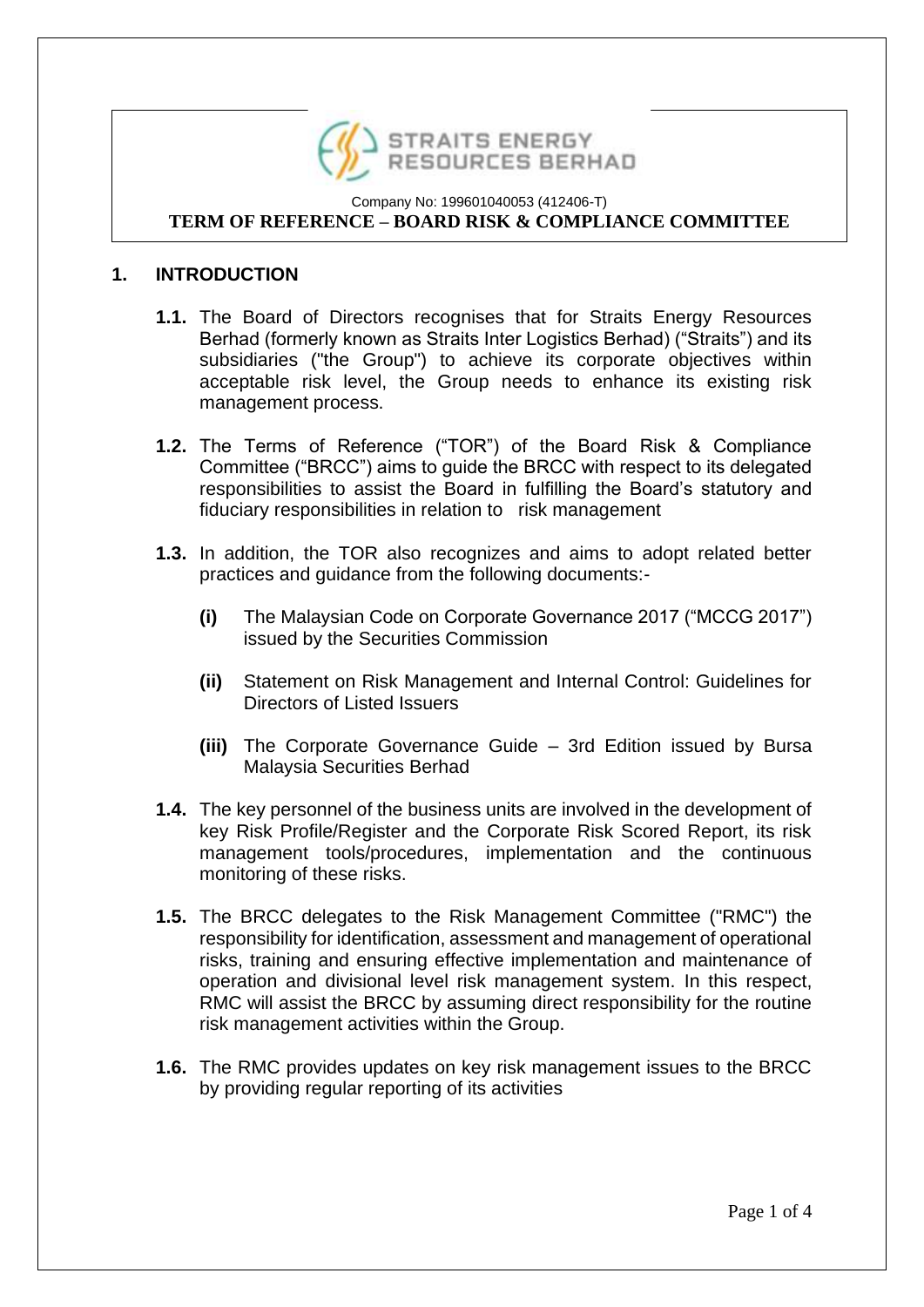

- **1.7.** The TOR shall be assessed, reviewed and updated as and when necessary especially when there are new corporate objectives, or major changes to its existing corporate objectives, or changes to its current acceptable risk level and appetite.
- **1.8.** Any change to the TOR shall be recommended to the Board for its approval.

## **2. PURPOSE**

- **2.1.** The purpose of the BRCC is to assist the Board in fulfilling the Board's statutory and fiduciary responsibilities in relation to risk management.
- **2.2.** The existence of the Committee does not diminish the Board's ultimate statutory and fiduciary responsibility for decision making relating to the functions and duties of the Committee.

### **3. ROLES**

The BRCC has the overall responsibility for overseeing the Group's risk management system, approving appropriate risk management practices and procedures to ensure effectiveness of risk identification, assessment, management and monitoring.

Its primary roles include the following:-

- To assist and promote risk awareness so that risk identification, evaluation and management process and culture are adopted throughout the Group.
- To ensure the effective implementation of risk policy and procedures.
- To provide regular and timely reporting and update the Board on key risk management issues as well as ad-hoc evaluation and reporting of new ventures/ investments proposals.
- To ensure that risk management is incorporated in the Statement of Internal Control for inclusion in the Company's Annual Report and to recommend the same for the approval of the Board.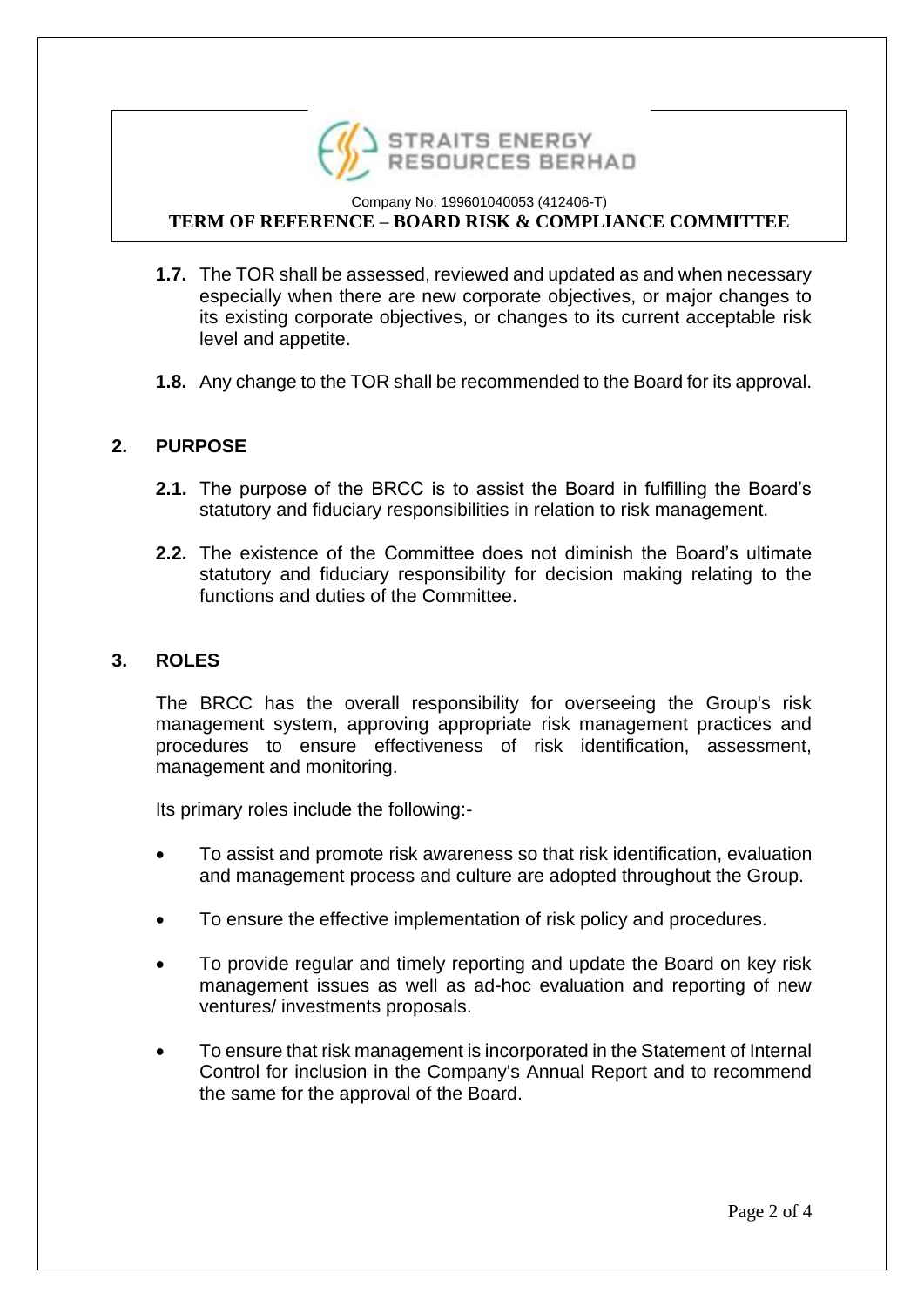

# **4. MEMBERSHIP**

- **4.1.** The BRCC shall be appointed by the Board of Directors from amongst the Directors of the Company and shall comprise not fewer than three (3) members with a majority being Independent Non-Executive Director.
- **4.2.** The Chairman of the BRCC shall be a Non-Executive Director appointed by the Board.
- **4.3.** No Alternate Director shall be appointed as a member of the Committee

# **5. MEETING PROCEDURES**

### **5.1.** Frequency and calling

The BRCC shall meet at least twice a year, and as and when required. The Chairman is required to call for a meeting of the BRCC, if requested to do so by any BRCC members or any Executive Directors.

### **5.2.** Notice

The notice period convening the meeting of the BRCC shall be at least five (5) days, which may be waived with the consent of all members of the BRCC.

### **5.3.** Quorum

A minimum of two (2) members of the BRCC shall form a quorum.

### **5.4.** Attendees

In addition to members of the BRCC, representatives from the RMC shall normally attend meetings. The BRCC may, from time to time, invite any Board member or any other person to attend any of its meetings so as to ensure that the BRCC is able to perform its duties and obligations better.

### **5.5.** Secretary

The Secretary of the Company shall serve as the Secretary of the BRCC.